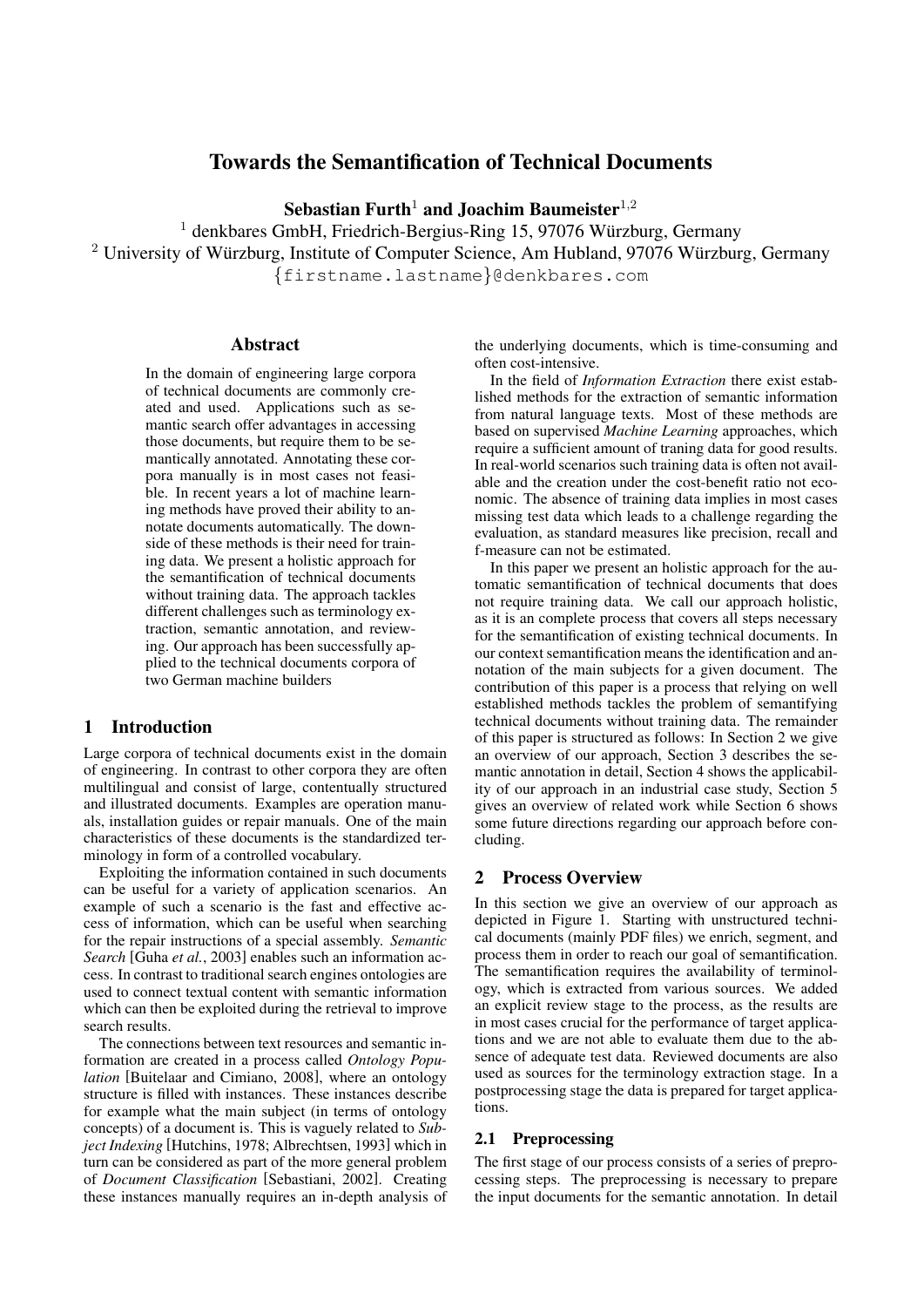

Figure 1: Overview of the semantification process.

the steps of this process stage are  $(1)$  the conversion and  $(2)$ the segmentation of the input documents as well as (3) the addition of structure to the segments.

As stated before we are mainly confronted with documents in the PDF format. To simplify the further processing we convert all documents to XML. Therefore we evaluated different PDF conversion tools and chose the Xpdfbased tool "pdf2xml"<sup>1</sup>, as the generated XML provides a lot of exploitable information about the document's original structure. In order to achieve our goal of identifying the main subjects for each segment, we first need to split the input documents into segments. Depending on the data quality of the input documents different segmentation methods are used, e. g. structural segmentation based on the PDF outline (provided as PDF bookmarks), formatting or lexical analysis. An example for the latter one is the well established TextTiling [Hearst, 1997] approach. Each segment is enriched with structure using different methods from *Natural Language Processing* like *Tokenization*, *Part-of-Speech Tagging* or *Parsing*.



Figure 2: Converting documents to enriched segments.

# 2.2 Terminology Extraction

A characteristic of technical documents is the usage of a special and relatively fixed and controlled vocabulary. We exploit this characteristic by limiting the set of identifiable subjects to a given set of concepts. Together with related terms they form the *terminology* which is the basis for the semantic annotatation method presented in Section 3. The goal of this processing step is the extraction of the terminology from various sources (see Figure 3).



Figure 3: Extracting terminology from different sources.

The set of concepts is derived from the structural description of real world entities like machines. We assume that each concept has a human readable label. These labels are used as the most important element in the set of related terms. This set of terms is complemented by terms derived from concepts that have a relation to our given set of concepts but are not included in the set of identifiable subjects, e. g. assuming that our given set of concepts covers all assemblies of a machine, related concepts could be all parts the assemblies consist of.

A reasonable way to formalize knowledge is the definition of an ontology. There exist a couple of standardized languages for the formalization of ontologies, e. g. RDF(S) [Brickley and Guha, 2004] or OWL [Krötzsch et *al.*, 2012]. Hence it is not surprising that the structural description of real world entities like machines is often provided in the form of an ontology. When confronted with an ontology we use domain-specific SPARQL [Harris and Seaborne, 2012] queries to extract the terminology, i. e. in most cases the labels of concepts. As stated before, our process implies an explicit review step, producing reviewed documents. These documents can also be exploited in terms of terminology extraction.

#### 2.3 Entity Recognition

For each segment we now need to identify occurrences of terminology terms, as our semantic annotation algorithm is based on these terms. So, the extracted terminology is the basis for an entity recognition step. As we are confronted with a controlled vocabulary and thus exactly know what entities (terms) we want to recognize, we use a dictionarybased entity recognition method to identify all occurrences of terminology terms in the segments. At the moment the lookup of terms is based on word stems produced by a standard Porter stemmer [Porter, 1980]. Regarding multi-word terms, we allow order independent matches, i. e. all permutations as well as non-contiguous matches, i. e. ignoring non-matching tokens between tokens belonging to a term.

#### 2.4 Semantic Annotation

After the entity recognition step we are usually confronted with a lot of identified terms, indicating different concepts. For each segment the task is now the inference of the main concepts based on the recognized terms. We use an approach derived from Explicit Semantic Analysis proposed by [Gabrilovich and Markovitch, 2007]. This method will be described in detail in Section 3.

<sup>1</sup> https://sourceforge.net/projects/pdf2xml/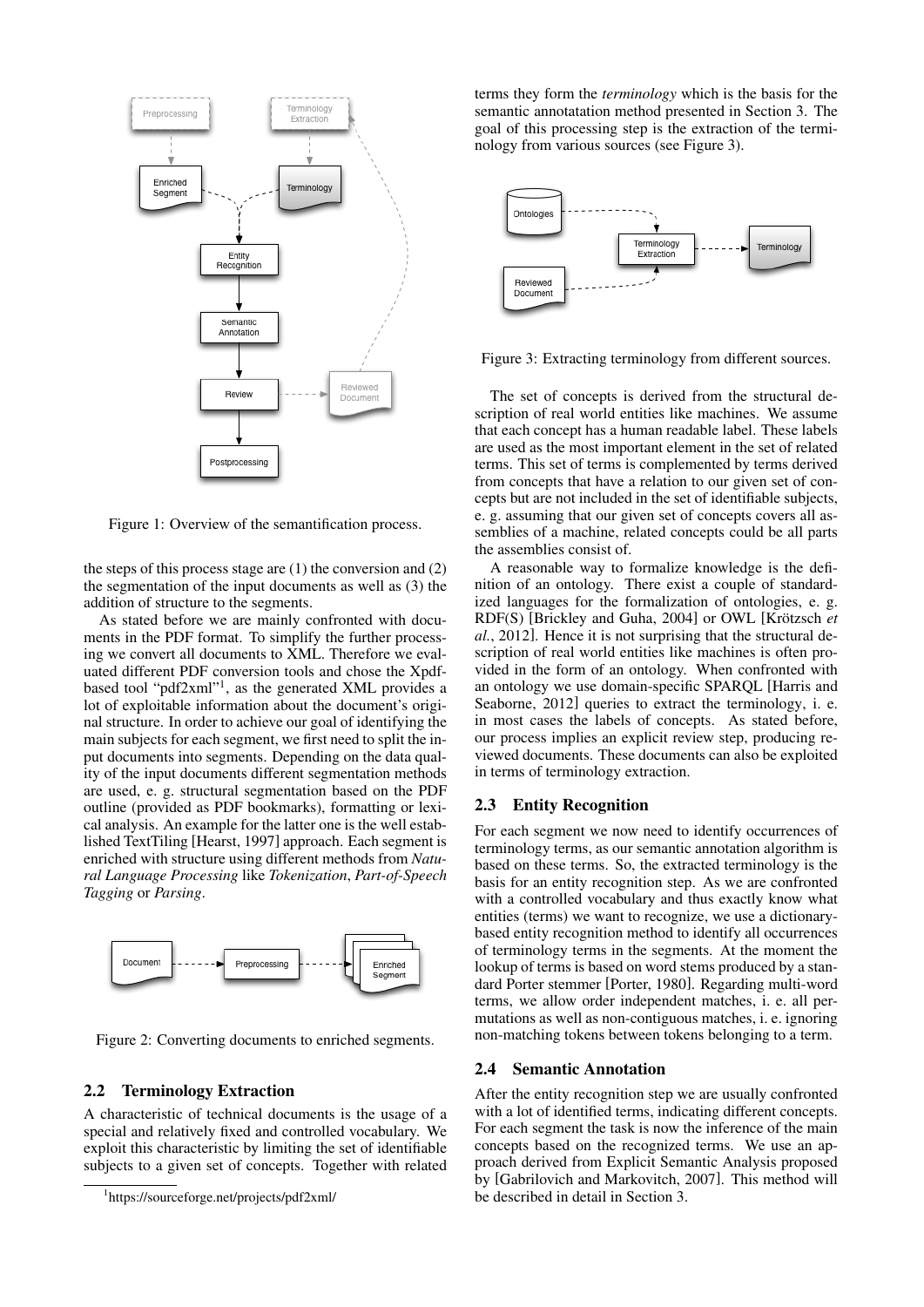## 2.5 Review

Depending on the requirements regarding the data quality, we propose a manual review of the results of the semantic annotation by domain experts. As the availability of domain experts is a crucial element in this step, we propose the usage of an appropriate iteractive review tool (see Figure 4 for an example) that helps to decrease the review time.

For our task such a review tool needs to fulfill at least the following requirements: (1) Display the hierarchical segmentation of a specific document, (2) display the main subjects for each segment, (3) allow the addition and deletion of subjects. In order to minimize the review time for each document we additionally propose the usage of a visual component and the highlighting of critical annotations. The visual component should be able to display the semantic similarity of identified subjects, as in technical documents the subject in a sequence of segments often stays constant or at least semantically similar. An example for this claim is a technical document that covers the mounting and unmounting of assemblies. In such a document the probability is high that the corresponding segments of a specific assembly are in a sequence. In the visual component we then expect characteristic patterns like the steps displayed in Figure 4. Additionally, we propose that segments without any annotations or with a lot of semantically unrelated annotations should be automatically detected and highlighted.

There exist various metrics for the computation of semantic similarities. Examples for approaches based on WordNet [Fellbaum, 1998] were proposed among others by Jiang et al. [Jiang and Conrath, 1997] or Lin [Lin, 1998]. These metrics might be adapted due to the specifity of the used terminology.

Figure 4 shows a sample review tool. In the left the title of the current document is displayed and a status for the document (new, in progress, reviewed) can be specified by the reviewer. Below, the hierarchical segmentation of the document is displayed in a tree view element. The tree view can be used for checking and navigating through the segmentation. Clicking on an element in the tree view loads the information regarding the semantic annotations for the selected segment. The loaded information is displayed in the right part of the application. In the upper part a visual component (Visual Report) displays the results based on semantic similarity<sup>2</sup>. Missing annotations are indicated using a red placeholder. At the bottom of the right part detailed information (Details) about the semantic annotations are available. They can be accessed by scrolling the view or by clicking on a data point in the visual component. For a thorough review it may be necessary to look up the text of a segment, thus we provide direct access to the text in the original document. The detail view also provides possibilities for the addition and removal of concepts.

### 2.6 Postprocessing

The final step in the proposed process is concerned with postprocessing tasks. Such tasks typically handle the resource preparation for the target applications, evaluate the results or apply measurements to the extracted data.

# 3 Semantic Annotation of Technical **Documents**

For the identification of the main subjects of a segment we use an approach derived from Explicit Semantic Analysis [Gabrilovich and Markovitch, 2007]. It was originally developed for the determination of semantic relatedness of texts and is based on a semantic interpreter which copes with a fixed set of concepts, representing each of them as an attribute vector of words. The concepts correspond to Wikipedia articles. The words are extracted from the article text and assigned weights using the TFIDF scheme [Salton and Buckley, 1988]. The semantic interpreter is realized as an inverted index that maps each word into a list of concepts in which it appears. When confronted with an input document, the relevance of the concepts contained in the index can be computed by using the semantic interpreter. For each word in the input document the inverted index is asked for the corresponding concepts and their TFIDF weights. The relevance of the concepts is computed by summing up the weights. The result is a weighted vector of concepts, where the top-ranked concept is the most relevant for the underlying document. The semantic relatedness of texts can then be determined by comparing the computed weighted concept vectors.

#### 3.1 Building the Semantic Interpreter

In the presented approach we also use a semantic interpreter. However its purpose is not the determination of semantic relatedness of texts but the identification of the main subjects of a segment. Therefore terms and concepts are extracted from the terminology. Instead of TFIDF weights we use acquired domain knowledge to manually specify the weights, e. g. assuming we have a hierarchy of assemblies, then labels of the direct predecessors and successors of an assembly are weighted higher than the transitive ones. Another example are parts lists where we determine the weight of the parts' labels as a function of the components they are used in, i. e. parts that are used in only one component get the highest weight. In the following let  $C = \{c_i\}$  be the set of concepts,  $T = \{t_i\}$  be the set of terms,  $\langle k_i \rangle$  be an inverted index entry for term  $t_i$ , where the weight  $k_j$  represents the strength of the association between term  $t_i$  and concept  $c_i$ .

## 3.2 Using Document Characteristics for Term Weighting

To determine the main subject of a segment, we first represent a segment as a list of terms. The terms correspond to annotations made by the dictionary-based entity recognition method used in a preceding process stage. In contrast to [Gabrilovich and Markovitch, 2007] we also take document characteristics into account by weighting the terms. We consider several document specific information like relevance in the document (segment frequency)<sup>3</sup>, formatting (bold, italics, underscoring) or the position in the segment (headline). In the following let  $S = \{t_i\}$  be the segment, and let  $\langle v_i \rangle$  be its weight vector, where  $v_i$  is the weight of term  $t_i$ .

# 3.3 Ranking Concepts

For each segment we then use the semantic interpreter to get a ranked list of concepts. The ranking is done using the algorithm given as pseudo code in listing 1.

<sup>&</sup>lt;sup>2</sup>In the example we use taxonomic information for the computation of semantic similarity.

 $3<sup>3</sup>$ As we split the document in segments, the segment frequency corresponds to the document frequency in other corpora.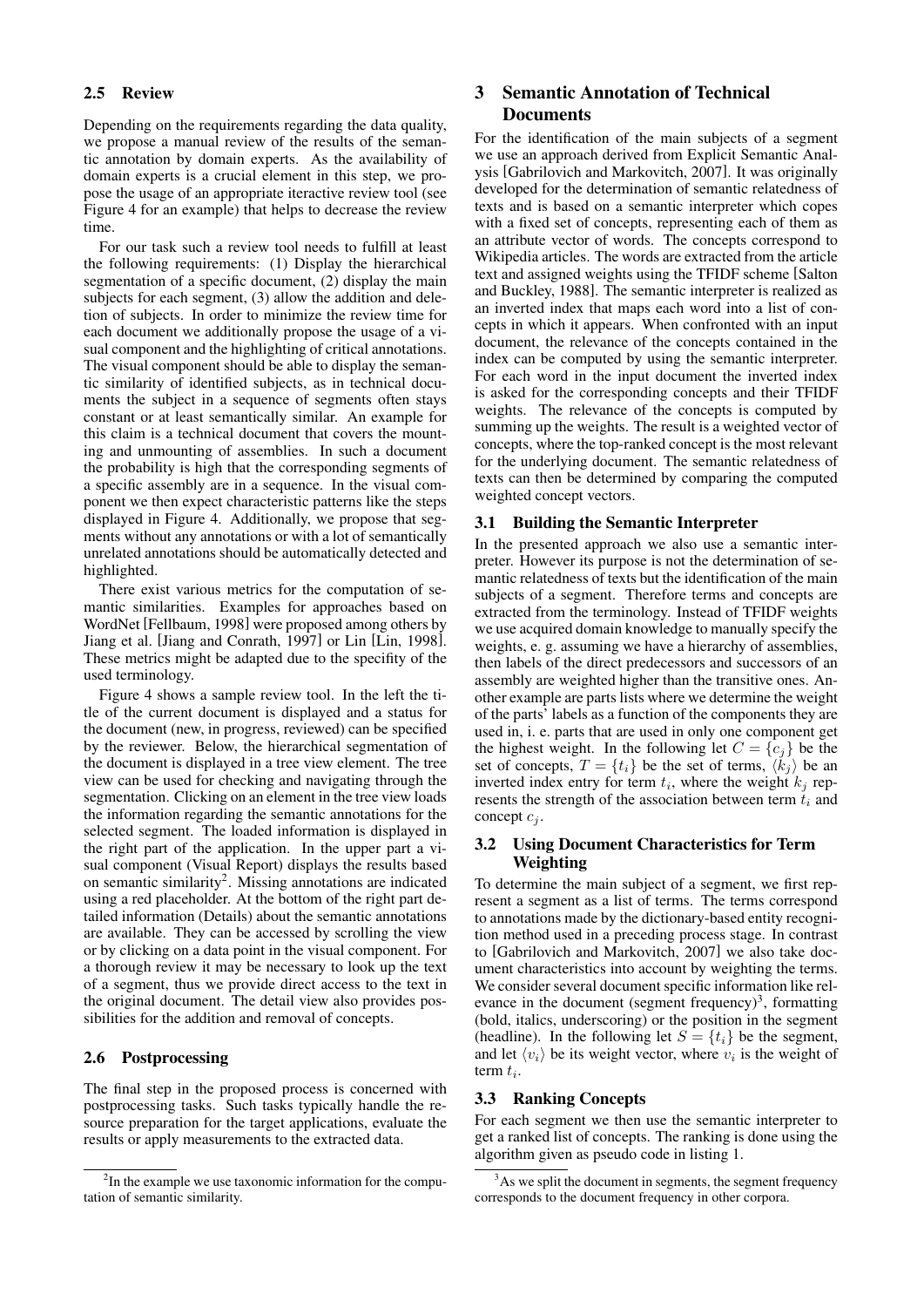

Figure 4: A tool for the manual review of semantic annotations, containing the hierarchical segmentation (left), a visual report (top right) and a detail view (bottom right).

```
getRankedConcecpts (S, \langle v_i \rangle)Map<Concept, Double> ranking
 for each t_i in S
  \langle k_i \rangle = S e m antic Interpreter. get (t_i)for each k_iw t d r e l a t e d n e s s = k_j * v_ir anking . update (c_j, wtdrelatedness)
 ranking.sort (WeightedRelatedness, DESC)
 return ranking
```

```
Listing 1: An algorithm for the term-based ranking of
concepts.
```
The algorithm basically iterates through all terms  $t_i$  in a segment S, asks for the inverted index entry  $\langle k_i \rangle$  of all concepts  $c_i$  related to term  $t_i$  and sums up the product of term weight  $v_i$  and relation strength  $k_j$ , we call it weighted relatedness. The temporary results are saved in a map which gets sorted for the final result in descending order on the weighted relatedness score. This score expresses the relevance of the concepts for the segment, i. e. a higher score means higher relevance.

#### 3.4 Determining the Sprint Group

The algorithm described in the last section produces a ranking of relevant concepts. We now need to identify the most relevant concepts — we call it the sprint group<sup>4</sup>.

For the determination of the sprint group we propose two different strategies. The first one simply uses a threshold, the second one is based on statistical outlier tests. So the basic approach for determining the sprint group is taking

the score of the most relevant concept. Based on this score we add all concepts to the sprintgroup that are within a specified threshold, e. g. 90% of the highest score. Basically this yields good results, but there are scenarios where it does not fit. An example for such a scenario is when all concepts have low scores, i. e. no concept is really relevant for the segment. Using the basic approach the majority of the concepts would enter the sprint group. To tackle this issue we propose the usage of statistical outlier tests. Using such tests we can determine whether scores exist that offset from the rest. A simple test is for example to compute the interquartile range ( $IQR = Q_{75} - Q_{25}$ ) and then to treat all scores that are higher than  $Q_{75} + \alpha * IQR$  as outliers. There are more sophisticated outlier tests like Grubbs' test for outliers [Grubbs, 1969].

# 4 Case Study

We have already applied our approach to corpora of two German mechanical engineering companies. In the following we describe the procedure for an engineering company for harvesting technology.

#### 4.1 The data set

The corpus contains about 9000 technical PDF documents, covering different machines. Each document has up to 2000 pages and is of a certain type, e. g. repair manual, operation manual, circuit diagram or installation guide. The documents address different target groups ranging from maintenance staff to end users what influences the structure and the level of detail.

The terminology was mainly extracted from two ontologies. The first ontology describes relations of assemblies,

<sup>&</sup>lt;sup>4</sup>Corresponding to the sprint group in cycling races, that offsets against the peloton.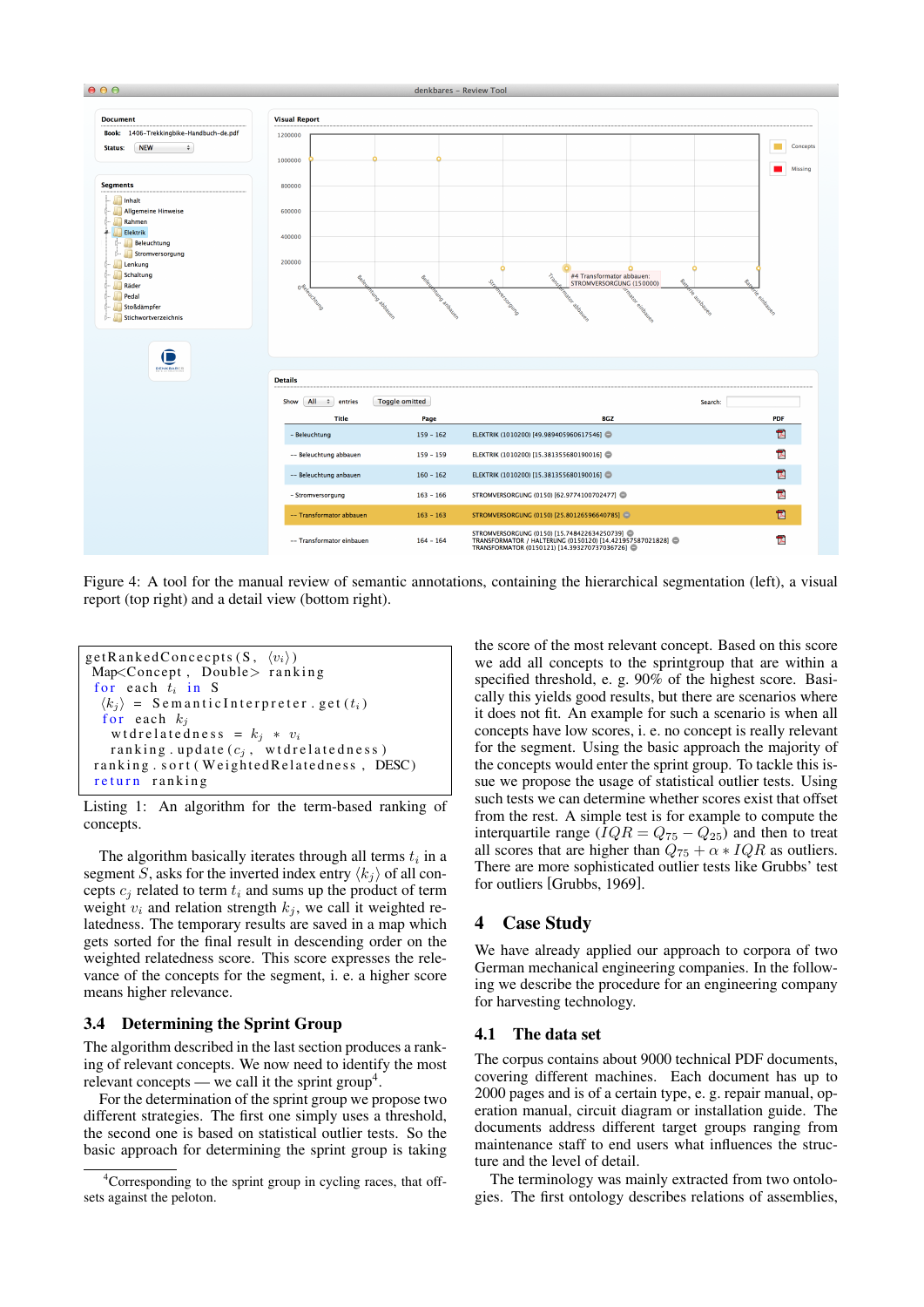products, and machines, e. g. that the cylinder block assembly is part of the engine assembly, which itself is a part of a certain product or machine — in the following we will refer to this ontology as *core ontology*. The second ontology describes in detail which parts are build in a special assembly, e. g. that a certain valve is part of the cylinder head — we called this ontology the *parts ontology*. Assemblies and parts have had labels attached as literals using the RDFS property rdfs:label and language attributes. We used SPARQL to extract concepts (assemblies) and terms. Concepts were represented using their URI while the labels discribed above were used as terms.

#### 4.2 Processing the corpus

The corpus of technical documents ran through the complete process as described in Section 2. The documents were provided in the PDF format and got converted to XML. Then a segmentation algorithm used the included PDF bookmarks to segment the documents. Structure was added to the produced segments, using a standard whitespace tokenizer and a maximum-entropy part-of-speech tagger. Then a dictionary-based entity recognition algorithm annotated all occurrences of terms extracted from the core and parts ontologies. A semantic intepreter with domain-specific weights (see next section) identified the main subjects of each segment. The results were reviewed using the review tool depicted in Figure 4. The reviewed results were finally converted into an XML format compatible with the target application.

#### 4.3 Weighting term-concept relations

In the following we describe the weighting of the termconcept relations in detail. The  $\langle k_j \rangle$  values indicating the strength of the association between term  $t_i$  and concept  $c_i$  were computed differently for assembly and part terms. For terms extracted from the core ontology we definded the weight as  $k_j = \frac{1}{\# edges\ between\ concepts}$ , i. e. the label of the concept in focus will get the maximum weight of 1, which means that this label indicates the concept best. Predecessors and successors in the assembly hierarchy got lower weights, e. g. the parents and children got the weight 0.5, grandparents and grandchildren the weight 0.33.

This approach was not feasible for terms from the parts ontology, because there are parts that are semantically different but have the same label (e. g. "valve" or "screw"). The more parts have the same label, the less suitable are they for the inference of a particular concept, i. e. their weight should be adapted accordingly. We decided to define the weight for terms from the parts ontolgy as  $k_j = \frac{1}{concept frequency}$  where concept frequency is the number of concepts that have a part represented by a particular label. This procedure shifts the focus from concepts to labels for terms from the parts ontology. The maximum weight of 1 is assigned to parts that have a unique label and are built in only one assembly. Parts with common labels that are used in a variety of assemblies get lower weights, e. g. parts with the label "screw" are built in more than 500 assemblies, so the weight is as low as 0.002.

## 4.4 Evaluation

The evaluation of our approach covers the performance regarding the semantic annotation of the segments, i. e. the identification of the main subject. As described above no training or test data were supplied, so we used documents that were reviewed by domain experts using the proposed review tool.

This allowed us to measure different key performance indicators, ranging from precision, recall, and f-measure to the number of corrections that needed to be made by the domain expert. We additionally measured the time needed for the correction of the automatically generated results for a couple of chapters using the proposed review tool.

For the evaluation we selected five documents from the corpus. These documents covered different machines, document types and languages. Table 1 shows the results, where the first three columns correspond to precision, recall, and f-measure and the forth and fifth column show the number of corrections made by a domain expert — the minus (-) indicates the removal of an assigned concept and the plus (+) the addition of a missing concept.

| Document    | P    | R    | F    |    | $\div$        |
|-------------|------|------|------|----|---------------|
| $d1-SYS-de$ | 0,67 | 1,00 | 0,80 | 5  | 0             |
| d2-RHB-de   | 0,85 | 0,87 | 0,86 | 16 | 13            |
| $d3-RHB-fr$ | 0,81 | 0,74 | 0,77 | 4  | 6             |
| d4-RHB-de   | 1,00 | 0.92 | 0,96 | 0  | $\mathcal{R}$ |
| d5-RHB-de   | 0.77 | 0,77 | 0.77 | 31 | 30            |
| Overall     | 0.82 | 0.83 | 0.82 | 56 | 52            |

Table 1: Precision, Recall, F-Measure and Number of Corrections.

The results show the overall applicability of our approach. Averaged over the five documents we yield a f-measure of 82%. In these documents 108 corrections needed to be done by the domain expert. As the availability of a domain expert is critical, we also estimated the time needed for a correction. The correction time was measured for randomly selected chapters from the documents above<sup>5</sup>. For each of the selected chapters we measured the number of corrections as well as the total time needed for applying them (see Table 2) — we measured an average correction time of 18 seconds per correction.

| Document                   | # Corrections | $\varnothing$ Time/Correction |
|----------------------------|---------------|-------------------------------|
| $\overline{d1-SYS-de(3)}$  |               | 22 s                          |
| $d1-SYS-de(6)$             |               | 20 s                          |
| $d2-RHB-de(4)$             | 5             | 8 s                           |
| $d2-RHB-de(7)$             | 10            | 16 <sub>s</sub>               |
| $d4-RHB-de(8)$             |               | 28s                           |
| $\overline{d4-RHB-de(10)}$ |               | 16s                           |
| $d5$ -RHB-de $(3)$         | 10            | 20 s                          |
| $d5$ -RHB-de $(7)$         | 12            | 14 s                          |
| Overall                    | 42            | 18 s                          |

Table 2: Measuring the correction effort: number of corrections and average time.

#### 5 Related Work

To the best of our knowledge we are not aware of another holistic approach for the problem of the semantification of technical documents, although there exist alternative approaches for single steps of our approach. We use standard methods for the preprocessing, structural enrichment

<sup>&</sup>lt;sup>5</sup>We left out the French document due to the absence of a French domain expert.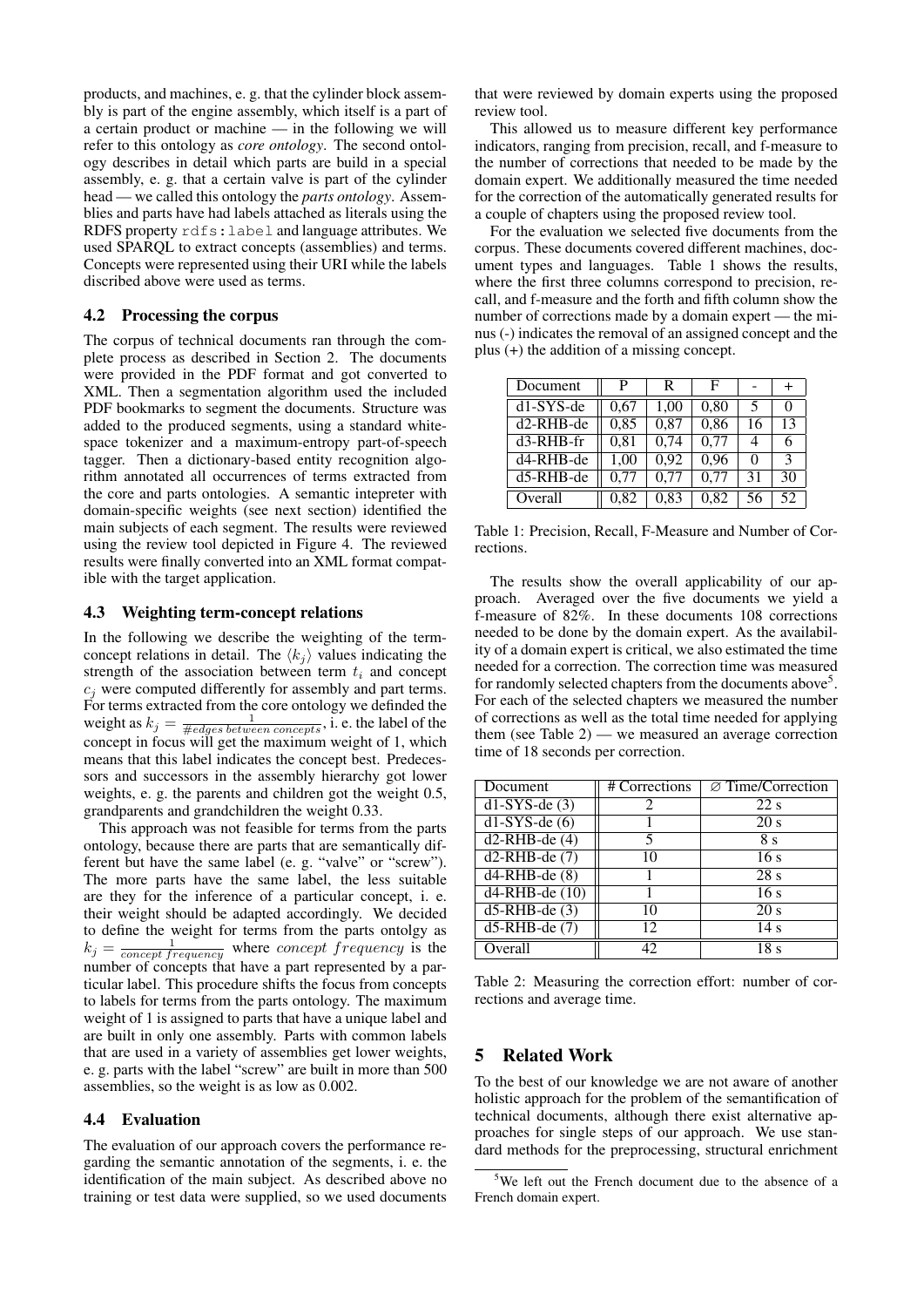and entity recognition, so we will not consider them in this section, but focus on the terminology extraction, semantic annotation, and the review tool.

Regarding the term extraction, alternative approaches use combinations of statistic, linguistic, contextual or semantic information for the identification and selection of relevant terms, e. g. the C-Value/NC-Value approach [Frantzi *et al.*, 2000] or the TRUCKS-System [Maynard *et al.*, 2008]. As we are confronted with a limited and controlled vocabulary, our approach of extracting terms from ontologies is superior, because we have complete control over the results.

Regarding the semantic annotation, which in our case is the identification of the main subject for a segment or document, latent approaches exist, e. g. Latent Dirichlet Allocation (LDA) [Blei *et al.*, 2003] or Latent Semantic Analysis (LSA) [Deerwester *et al.*, 1990]. We want to identify a concrete (or explicit) concept, so the latent approaches do not fit for our problem.

Regarding the review of semantic annotations we do not know of another tool for the review of the main subject of a segment or document. Ontosophie [Celjuska and Vargas-Vera, 2004] is a system for the population of an event ontology and uses supervised machine learning for learning extraction rules. These rules also compute a confidence value which is used to determine whether a human reviewer needs to accept an extracted information. The idea of our review tool is to guide a human reviewer through an entire book and highlight critical annotations for rapid correction.

# 6 Conclusion and Future Work

We proposed a holistic approach for the semantification of technical documents without training data. We defined a process for tackling a couple of challenges, such as terminology extraction, semantic annotation and reviewing. We use standard techniques for the preprocessing and the structural enrichment of the documents. The core of our approach is the semantic annotation which is based on Explicit Semantic Analysis and domain ontologies. This allows for the easy adaptation to new corpora.

We already applied our approach to the techical documents corpora of two mechanical engineering companies. We were able to achieve promising results on these corpora (average f-measure of 82%). We also developed a tool for the manual review and correction of semantic annotations. Experiments with domain experts showed that the average correction time is 18 seconds — which allows for the complete review of a large technical document in a couple of minutes.

For the future we plan to improve the weighting of the term-concept relations. We will investigate different directions: (1) a general applicable weighting scheme, (2) more sophisticated domain specific weighting schemes and (3) the adaption of the weights using the manually reviewed documents. Regarding the review tool we will test other visualization techniques in order to improve the review time and results. We also plan to improve the evaluation of our approach by (1) building or using a public available test corpus and (2) comparing our results to established supervised Machine Learning approaches, using manually reviewed documents as training data.

### References

[Albrechtsen, 1993] Hanne Albrechtsen. Subject analysis and indexing: from automated indexing to domain analysis. *Indexer*, 18:219–219, 1993.

- [Blei *et al.*, 2003] David M Blei, Andrew Y Ng, and Michael I Jordan. Latent Dirichlet Allocation. *Journal of Machine Learning Research*, 3:993–1022, 2003.
- [Brickley and Guha, 2004] Dan Brickley and Ramanathan V. Guha. RDF Vocabulary Description Language 1.0: RDF Schema. *W3C Recommendation*, 10, 2004.
- [Buitelaar and Cimiano, 2008] Paul Buitelaar and Philipp Cimiano. *Ontology learning and population: bridging the gap between text and knowledge*, volume 167. Ios Press, 2008.
- [Celjuska and Vargas-Vera, 2004] David Celjuska and Maria Vargas-Vera. Ontosophie: A semi-automatic system for ontology population from text. In *Proceedings of the 3rd International Conference on Natural Language Processing (ICON)*, 2004.
- [Deerwester *et al.*, 1990] Scott Deerwester, Susan T. Dumais, George W Furnas, Thomas K Landauer, and Richard Harshman. Indexing by latent semantic analysis. *Journal of the American society for information science*, 41(6):391–407, 1990.
- [Fellbaum, 1998] Christiane Fellbaum, editor. *WordNet: An Electronic Lexical Database*. MIT Press, Cambridge, MA, 1998.
- [Frantzi *et al.*, 2000] Katerina Frantzi, Sophia Ananiadou, and Hideki Mima. Automatic recognition of multi-word terms:. the c-value/nc-value method. *International Journal on Digital Libraries*, 3(2):115–130, 2000.
- [Gabrilovich and Markovitch, 2007] Evgeniy Gabrilovich and Shaul Markovitch. Computing semantic relatedness using Wikipedia-based explicit semantic analysis. In *Proceedings of the 20th international joint conference on artificial intelligence*, volume 6, page 12, 2007.
- [Grubbs, 1969] Frank E. Grubbs. Procedures for detecting outlying observations in samples. *Technometrics*, 11(1):1–21, February 1969.
- [Guha *et al.*, 2003] Ramanathan Guha, Rob McCool, and Eric Miller. Semantic search. In *Proceedings of the 12th international conference on World Wide Web*, pages 700–709. ACM, 2003.
- [Harris and Seaborne, 2012] Steve Harris and Andy Seaborne. SPARQL 1.1 query language. Proposed recommendation, W3C, 2012.
- [Hearst, 1997] Marti A. Hearst. TextTiling: segmenting text into multi-paragraph subtopic passages. *Computational Linguistics*, 23(1):33–64, 1997.
- [Hutchins, 1978] William J. Hutchins. The concept of 'aboutness' in subject indexing. In *Aslib Proceedings*, volume 30, pages 172–181. MCB UP Ltd, 1978.
- [Jiang and Conrath, 1997] Jay J Jiang and David W Conrath. Semantic similarity based on corpus statistics and lexical taxonomy. *arXiv preprint cmp-lg/9709008*, 1997.
- [Krötzsch *et al.*, 2012] Markus Krötzsch, Peter F. Patel-Schneider, Sebastian Rudolph, Pascal Hitzler, and Bijan Parsia. OWL 2 Web Ontology Language Primer (Second Edition). Technical report, W3C, October 2012.
- [Lin, 1998] Dekang Lin. An information-theoretic definition of similarity. In *ICML*, volume 98, pages 296–304, 1998.